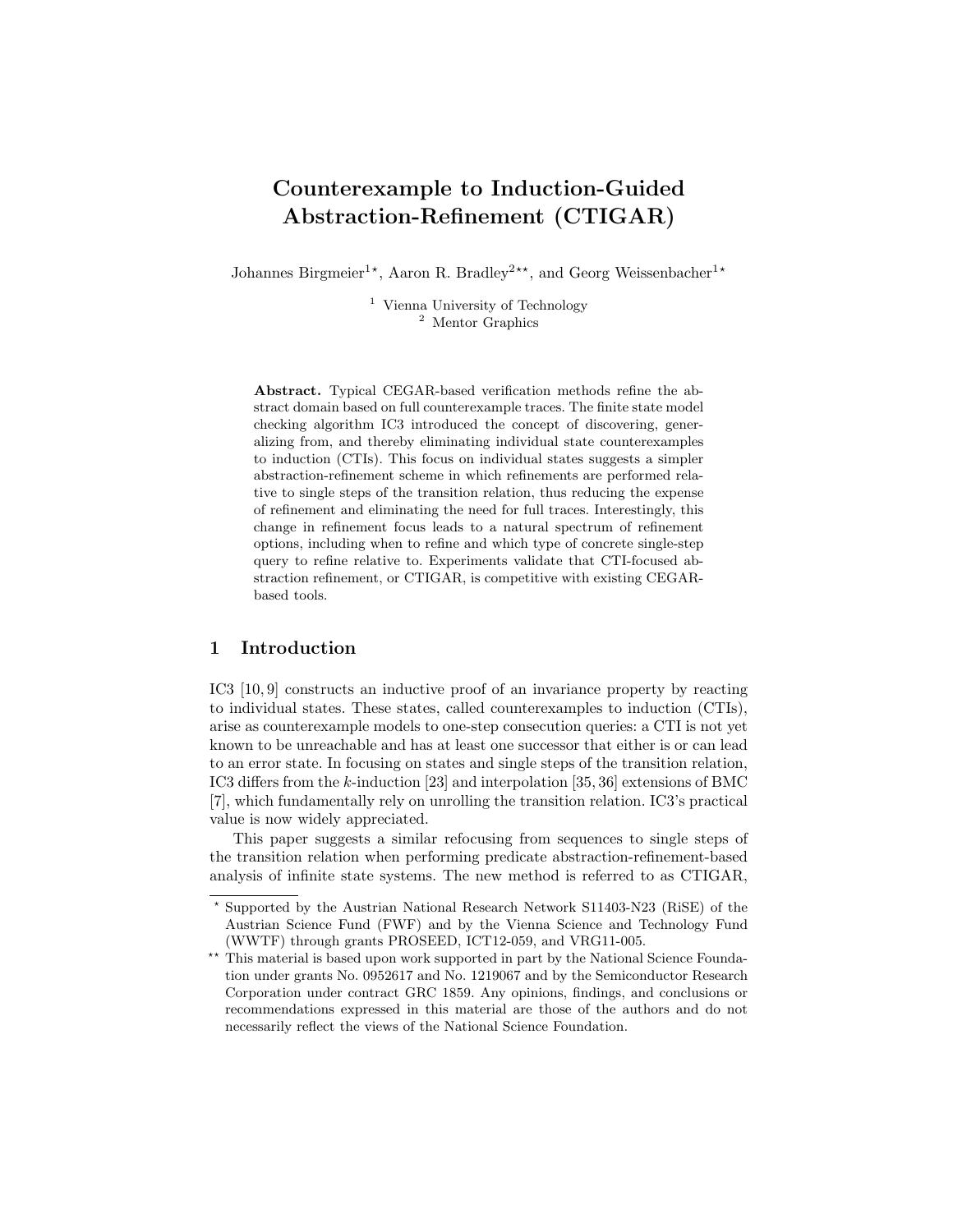for counterexample to induction-guided abstraction-refinement, to contrast with CEGAR's focus on counterexample traces [18, 19].

Injecting predicate abstraction into IC3 is straightforward: an abstract CTI is a conjunction of the predicates that are satisfied by the corresponding concrete CTI. This straightforward and inexpensive abstraction contrasts with previous adaptations of IC3 to infinite state analysis that put excessive effort into computing non-trivial underapproximations of preimages [16, 31]. Because IC3's inductive generalization procedure typically expands the (abstract) CTI cube well beyond a preimage, there is little point in making such an effort.<sup>3</sup>

In CEGAR, failure to concretize an abstract counterexample trace of arbitrary length is the trigger for domain refinement. In CTIGAR, there are two triggering situations for domain refinement, both over single-step queries: for lifting or for consecution. This focus on single-step queries rather than traces contrasts with a recent attempt at combining CEGAR with IC3 [17].

Lifting [15] a full state to a partial assignment is an important generalization mechanism in state-of-the-art IC3 implementations. The partial assignment describes similar states that also step into the same target as the original full state. With a concrete CTI, the one-step lifting query must succeed [15]; however, with an abstract CTI, it can fail. A failure is one possible point for refinement.

Consecution relative to frame  $F_i$ , which over-approximates the set of states reachable in at most  $i$  steps, for CTI  $s$  checks whether any  $s$ -state is reachable from an  $F_i$ -state other than an s-state. It can happen that an abstract CTI  $\hat{s}$ fails consecution while its corresponding concrete CTI s passes consecution. This situation is another possible point for refinement.

In both scenarios, one can eagerly address the failure or lazily ignore it and continue. Lazy operation allows the introduction of spurious transitions into the partially constructed traces. The corresponding CTIs are marked as having allowed such transitions and can be revisited later if necessary. Morever, in both cases, addressing a failure requires only looking at a one-step concrete query, not an arbitrarily long unwinding of the transition relation. When the underlying theory admits interpolation, an interpolant derived from the concrete query enriches the domain sufficiently so that the refined abstract CTI passes its query.

Overall, then, the characteristics of CTIGAR are as follows:

- 1. straightforward abstraction: an abstract CTI is derived from a concrete CTI by evaluating the available predicates over the (possibly partial) assignment of the concrete CTI;
- 2. intermediate refinement triggers: refinement is suggested either when lifting an abstract CTI fails or when consecution against an abstract CTI fails but against the corresponding concrete CTI succeeds;

<sup>3</sup> Abstract CTIs constitute underapproximate preimages whenever the abstract domain is sufficiently precise (Section 3.1), which can be enforced. Our experiments in Section 4, however, show that abstract CTIs that are not underapproximate preimages can be eliminated without costly refinement in many cases. In fact, the best experimental configurations do not enforce preimages.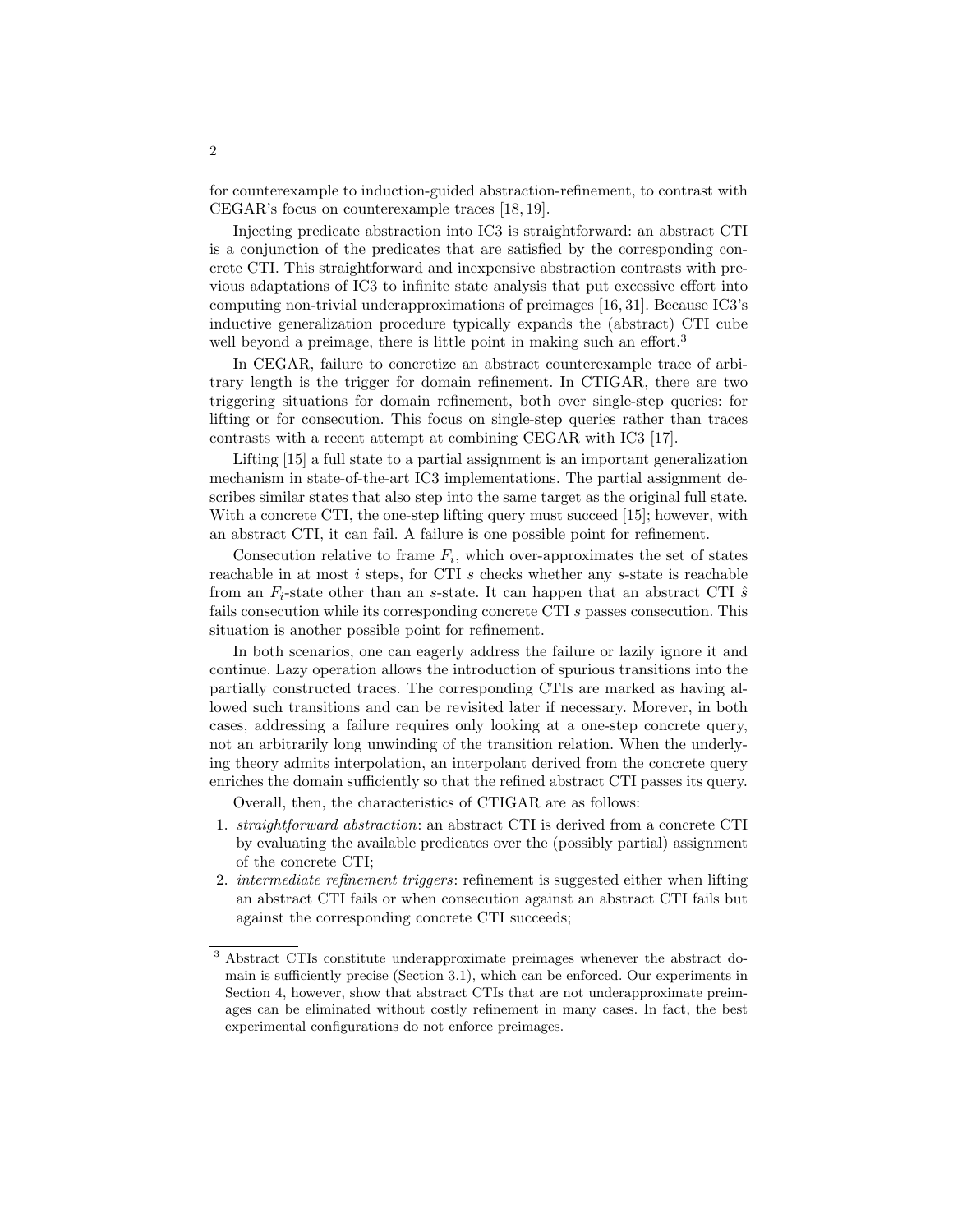- 3. lazy or eager modes: a suggested refinement can be addressed immediately (eager), ignored in hopes that the overall analysis succeeds or until the discovery of a counterexample trace (lazy), or delayed until an intermediate trigger, such as encountering a threshold number of suggested refinements;
- 4. simple refinement: refinement considers one step of the transition relation rather than an arbitrarily long unwinding;
- 5. explicit concrete states: the concrete CTIs that are derived from SMT models can be useful for some types of predicate synthesis; see Section 4.1.

CTIGAR otherwise operates identically to finite state IC3, except that an SMT solver is used in place of a SAT solver, and atoms are predicates.

This paper is organized as follows. In Section 2, basic concepts and IC3 are recalled. Section 3 presents CTIGAR; Section 4 evaluates CTIGAR empirically. Finally, Section 5 discusses CTIGAR in a broader context.

## 2 Preliminaries

### 2.1 Formulas and Transition Relations

The term formula refers to either a propositional logic formula or a formula in first-order logic.

Propositional Formulas. A propositional formula is defined as usual over a set  $X$ of propositional atoms, the logical constants  $\top$  and  $\bot$  (denoting true and false, respectively), and the standard logical connectives  $\wedge$ ,  $\vee$ ,  $\rightarrow$ , and  $\neg$  (denoting conjunction, disjunction, implication, and negation, respectively). A literal is an atom  $x \in X$  or its negation  $\neg x$ . A clause C is a set of literals interpreted as a disjunction. A cube is the negation of a clause.

First-Order Logic. The logical connectives from propositional logic carry over into first-order logic. First-order terms are constructed as usual over a set of variables  $V$ , functions, and constant symbols. An atom in first-order logic is a predicate symbol applied to a tuple of terms.

Semantics and Satisfiability. A model of a formula consists of a non-empty domain and an interpretation that assigns a denotation to the predicate, function, and constant symbols. A formula is *satisfiable* if there is some model under which it is true, and unsatisfiable otherwise. A formula  $F$  implies another formula  $G$ , denoted  $F \Rightarrow G$ , if every model of F is a model of G. Given a conjunction, an unsatisfiable core is a subset of the conjuncts that is unsatisfiable.

Theories. A first-order theory is defined by a signature, which is a fixed set of function and predicate symbols, and a set of axioms restricting the models under consideration to those that satisfy the axioms. Symbols that do not occur in the axioms are called uninterpreted and interpreted otherwise. Quantifier free linear arithmetic  $(QFLIA/QFLRA)$  is the theory for the first order language over the functions  $+, -$ , the predicates  $\lt$  and  $=$ , and the constants  $0, 1, \ldots$  interpreted over either the integers  $\mathbb Z$  or the rational numbers  $\mathbb Q$ .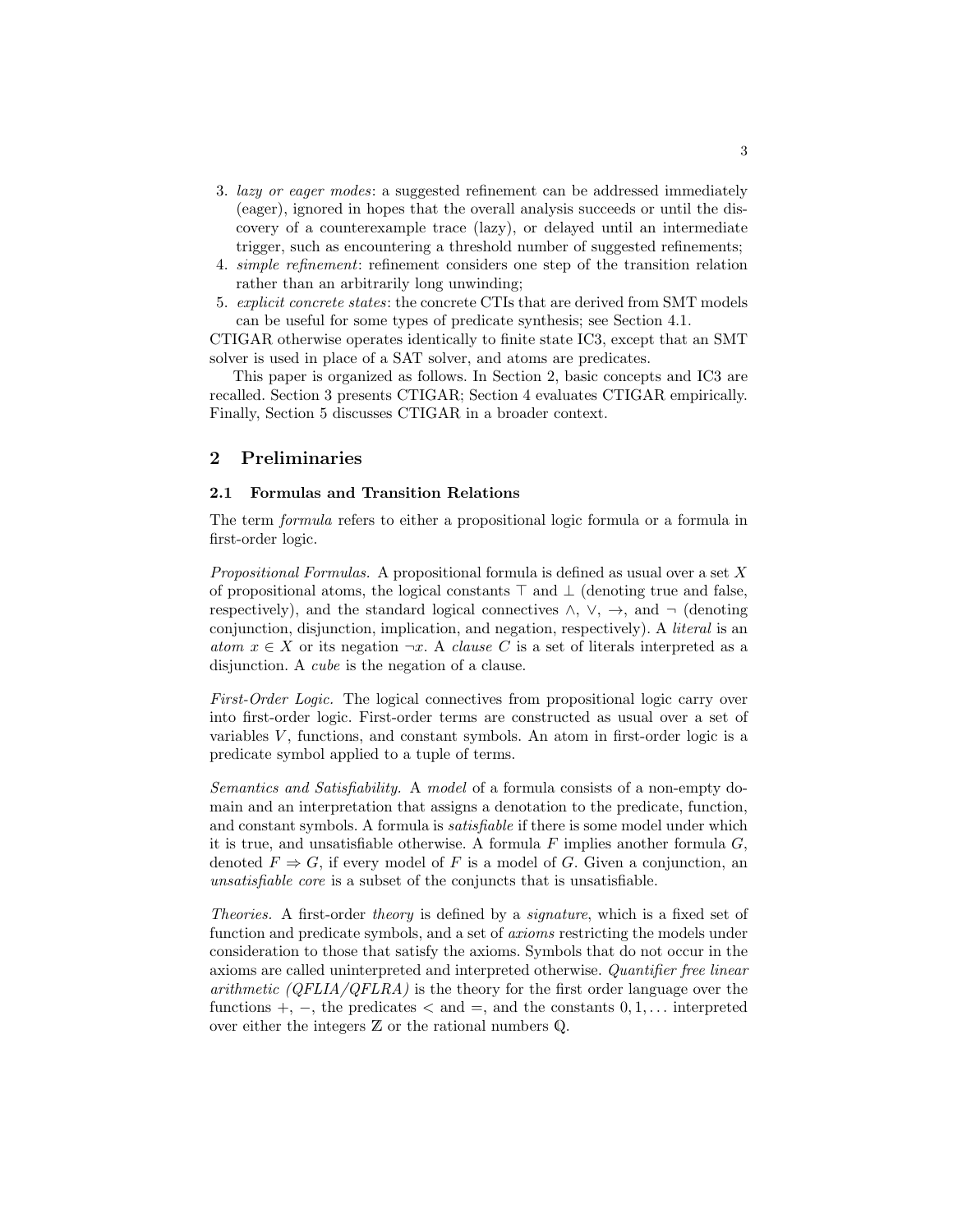Transition Systems. Let X be a fixed set of uninterpreted symbols representing the state variables or registers (in either propositional or first-order logic). A state s is an interpretation mapping  $X$  to elements of the domain. The symbolic representation of the state s is a cube that is true under s but false in all other states. Depending on the context, s may denote a state or its symbolic counterpart. A formula represents the set of states in which it evaluates to true.  $I(X)$  and  $P(X)$  are used to represent the initial and the safe states of a transition system, respectively. Given  $X$ , let  $X'$  be a corresponding set of primed symbols, and let  $A'$  be the formula obtained by replacing the symbols  $X$  in a formula A with the corresponding symbols in  $X'$ . Z is a set of symbols used to encode primary inputs (which may be introduced to "determinize" a non-deterministic choice). A transition relation  $T : (X \cup Z) \times X'$  associates states s to their successor states  $t'$  under an input assignment  $z$ .

A formula S (representing a set of states) satisfies *consecution* if  $S \wedge T \Rightarrow S'$ . S satisfies consecution *relative to* a formula G if  $G \wedge S \wedge T \Rightarrow S'$ . A formula S satisfies *initiation* if  $I \Rightarrow S$ , i.e., if the corresponding set of states contains all initial states.

#### 2.2 IC3 for Finite State Transition Systems

IC3 maintains a growing sequence of frames  $F_0(X), \ldots, F_k(X)$  satisfying the four invariants to the right. Each frame  $F_i$  over-approximates the states reachable from  $I$  in  $i$  or fewer steps (due to invariants 1, 2, and 4).

| $I \Leftrightarrow F_0$                                         | (1) |
|-----------------------------------------------------------------|-----|
| $\forall 0 \leq i \leq k$ . $F_i \Rightarrow F_{i+1}$           | (2) |
| $\forall 0 \leq i \leq k$ . $F_i \Rightarrow P$                 | (3) |
| $\forall 0 \leq i \leq k$ . $F_i \wedge T \Rightarrow F'_{i+1}$ | (4) |

IC3 aims at finding either a counterexample to safety or an inductive invariant  $F_i$  such that  $F_i \Leftrightarrow F_{i+1}$  for some level  $0 \leq i \leq k$ . Until this goal is reached, the algorithm alternates between two phases:

- If no bad state is reachable from the *frontier*  $F_k$  (i.e.,  $F_k \wedge T \Rightarrow P$ ), then k is increased, and the new frontier is initialized to P. Furthermore, consecution is checked for each clause in each frame, and passing clauses are pushed forward. Otherwise, IC3 adds a  $\neg P$ -predecessor s as proof obligation  $\langle s, k-1 \rangle$ .
- IC3 processes a queue of proof obligations  $\langle s, i \rangle$ , attempting to prove that the state s that is backwards reachable from  $\neg P$  is unreachable from  $F_i$ . This attempt succeeds if IC3 finds a clause  $c \subseteq \neg s$  satisfying consecution relative to  $F_i$  (i.e.,  $F_i \wedge c \wedge T \Rightarrow c'$ ), in which case the frames  $F_1, \ldots, F_{i+1}$  are strengthened by adding  $c<sup>4</sup>$  Otherwise, the failed consecution query reveals a predecessor t of s. If  $i = 0$  and  $t \wedge I$  is satisfiable, then t provides the initial state of a counterexample. Otherwise, a new proof obligation  $\langle t, i-1 \rangle$ is added.

For a more detailed introduction to IC3, the reader is referred to [10, 11]. Proof obligations are the focus of the extension of IC3 to infinite state transition systems, presented in the next section.

<sup>4</sup> To initiate forward propagation and in anticipation that s will be rediscovered at a higher level,  $\langle s, i + 1 \rangle$  is added as a proof obligation unless  $i = k$ .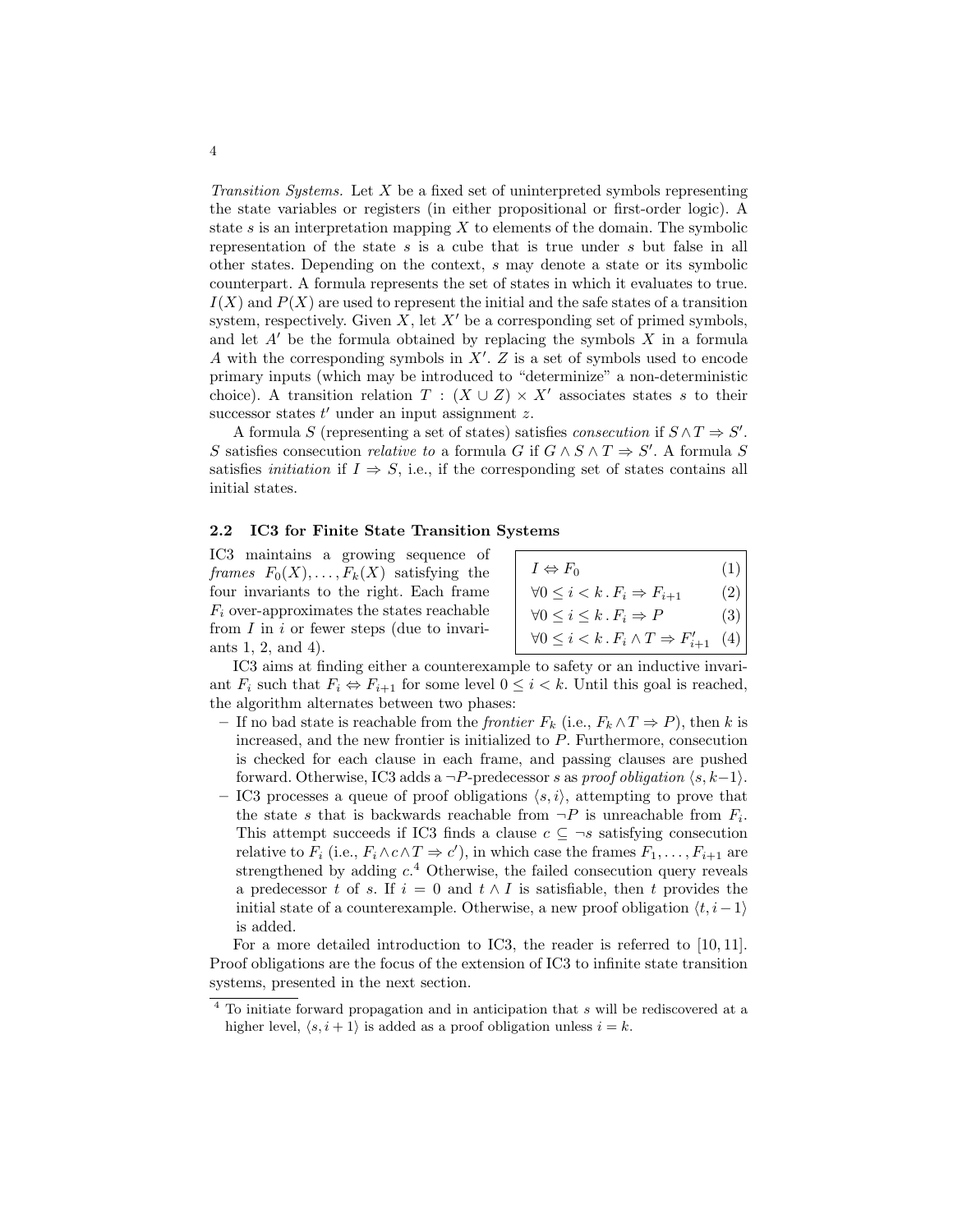# 3 CTIGAR

CTIGAR is the natural abstraction-refinement extension of IC3 to infinite state systems. Not only does much of the algorithmic flow remain the same, but the extra abstraction-refinement machinery follows IC3 in spirit: it performs onestep incremental refinements in response to CTIs. This section presents CTIGAR within the known framework of IC3, first expanding IC3 concepts as necessary, then presenting CTIGAR's handling of extended proof obligations, and finally discussing when and how domain refinement is accomplished.

#### 3.1 CTIGAR Extensions of IC3 Concepts

Concrete counterexample to induction (CTI). Central to IC3 is the evaluation of many consecution queries. Each has the form  $F_i \wedge \neg s \wedge T \Rightarrow \neg s'$  and tests for the inductiveness of formula  $\neg s$  relative to frame  $F_i$ . When the query is not valid, the counterexample reveals a predecessor,  $t$ , of s. CTI  $t$  explains why s is not inductive relative to  $F_i$ : t can reach s, and it is not known to be unreachable within  $i$  steps. A CTI can be expressed in any theory as a conjunction of equations between state variables and values. In CTIGAR, t is called a concrete CTI to distinguish it from an abstract CTI, introduced next.

Abstract CTI. As in standard predicate abstraction, the abstraction domain is a set of first-order atoms X over state variables V. An abstract CTI  $\hat{s} = \alpha(s)$ corresponding to a given concrete CTI s is an over-approximation of s that is expressed as a Boolean combination of the predicates of the domain.

For a concrete state s that assigns values to every state variable in V,  $\alpha(s)$ is a cube obtained by evaluating the atoms  $X$  over  $s$ , and it is the most precise abstraction. Expressing the most precise abstraction of a partial assignment requires, in general, a disjunction of cubes (obtained by an AllSAT query [34]). However, a "best effort" cube abstract CTI can be derived more simply by including only first-order literals that are equivalent to  $\top$  under the partial assignment. The latter abstraction method is used in this work.<sup>5</sup>

For example, consider concrete CTI  $s : x = 1 \wedge y = -1 \wedge z = 0$  and abstract domain  $\{x \leq y, x \leq z\}$ . The corresponding abstract CTI is  $\hat{s} : \neg(x \leq y) \wedge \neg(x \leq y)$ z). If w were also a state variable, making s partial, and the domain were to include the predicate  $y < w$ , then the abstract CTI would remain the same:  $y < w$  is equivalent to neither  $\top$  nor  $\bot$  under the partial assignment s.

Lifted CTI. A failed consecution query  $F_i \wedge \neg t \wedge T \Rightarrow \neg t'$  reveals a concrete CTI s as well as an assignment  $z$  to the primary inputs. "Lifting" the full assignment s to a partial one is an important generalization mechanism in state-of-the-art IC3 implementations. In the original paper on IC3, static lifting was accomplished by considering the k-step cone of influence  $[10]$ ; a dynamic approach

<sup>5</sup> Both methods were implemented, and the "best effort" cube-based one was found to be both simpler to implement and faster: experiments show that AllSAT-derived (DNF) abstract CTIs fare no better than "best effort" (cube) abstract CTIs.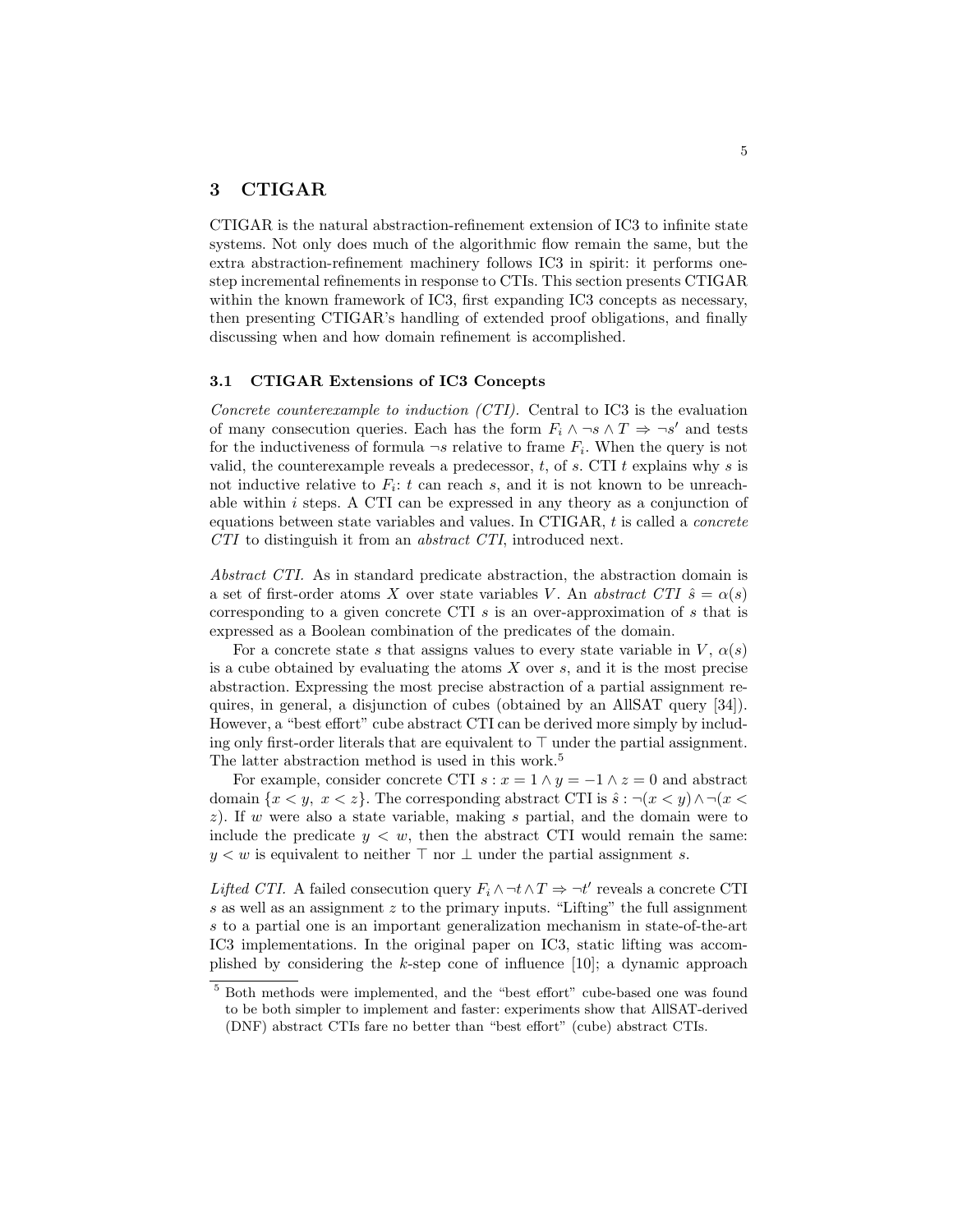

Fig. 1: Single-step abstraction failures

based on ternary simulation was then proposed [24]; and a SAT-based approach was described in [15]. The SAT-based approach extends to the theory setting in a straightforward manner and is thus appropriate for CTIGAR.

The lifting query takes the form  $s \wedge z \wedge T \wedge \neg t'$ , which asks whether an s-state has a successor other than t under input assignment  $z$ . Since this is not the case by construction, the query yields an unsatisfiable core that typically reveals a significantly reduced partial assignment that can replace s.

Assuming that T is total, lifting the concrete CTI always succeeds. However, in CTIGAR it is the abstract CTI rather than the concrete CTI that is important. In the corresponding query  $\hat{s} \wedge z \wedge T \wedge \neg t'$ , the abstract state  $\hat{s}$  replaces s. If this query is unsatisfiable, both  $\hat{s}$  and the lifted abstract state revealed by the unsatisfiable core constitute an underapproximate preimage of the successor CTI. The query, however, may be satisfiable, since  $\hat{s}$  over-approximates s and may therefore include states that transition to  $\neg t$ -states under input assignment  $z$  in addition to those—s at minimum—that transition to t-states. Failed lifting may eventually result in a spurious CTI, as discussed in Section 3.2 below.

#### 3.2 The CTIGAR Flow

IC3 with CTIGAR is, as in propositional IC3, centered around the handling of proof obligations in lowest-frame-first order. Recall from Sections 2.2 and 3.1 that two types of queries are performed in relation to proof obligation  $\langle s, i \rangle$ :

- ① A lifting query  $u \wedge z \wedge T \Rightarrow t'$  is performed to eliminate non-essential symbols from the original predecessor cube  $u$  to obtain cube  $s$ .
- ② A consecution query  $F_i \wedge \neg s \wedge T \Rightarrow \neg s'$  tests if  $\neg s$  is inductive relative to  $F_i$ .
	- If it succeeds, the argument is generalized to produce a stronger clause  $c \subseteq \neg s$  that is inductive relative to  $F_i$ .
	- If it fails, the assignment to unprimed state variables provides a CTI  $v$ , which is lifted to cube  $t \subseteq v$  and enqueued as proof obligation  $\langle t, i - 1 \rangle$ .

Abstraction failures. The presence of abstract states complicates the situation in the sense that the following abstraction failures may arise: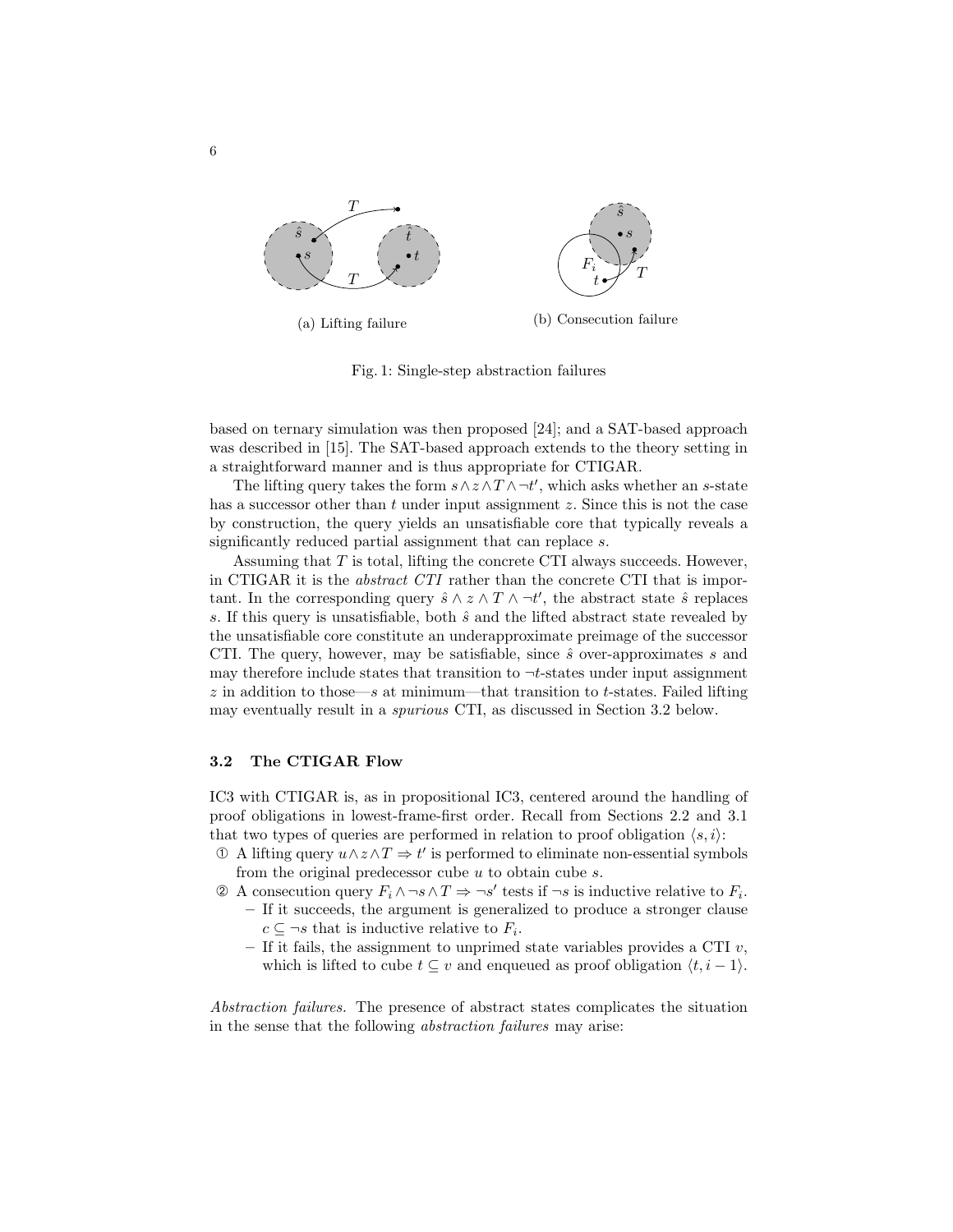- ① Lifting Abstraction Failure (LAF). The formula  $\hat{s} \wedge z \wedge T \wedge \neg \hat{t}'$  is satisfiable, i.e.,  $\hat{s}$  contains at least one concrete state that has a successor outside of  $\hat{t}$ under the inputs  $z$ , as indicated in Figure 1(a).
- © Consecution Abstraction Failure (CAF). The formula  $F_i \wedge \neg \hat{s} \wedge T \wedge \hat{s}'$  is satisfiable when  $F_i \wedge \neg s \wedge T \wedge s'$  is not. In this setting,  $F_i$  contains at least one concrete state t outside  $\hat{s}$  which has successor(s) in  $\hat{s}$  that are not s, as illustrated in Figure 1(b). The transition from t to  $\hat{s}$  is spurious:  $\neg s$  is strong enough to be relatively inductive, while  $\neg \hat{s}$  is not.

Proof Obligations. In CTIGAR, the components of a proof obligation reflect the possibility of abstraction failures. A proof obligation  $\langle \hat{s}, [s], i, n \rangle$  comprises:

- an abstract CTI  $\hat{s}$  (reduced from  $\alpha(s)$ ) if abstract lifting succeeded);
- an optional concrete CTI s present if an LAF occurred;
- the frame index  $i$ , as in propositional IC3;
- the number  $n$  of spurious transitions encountered along the trace.

A trace is a sequence of proof obligations in which the last element is a CTI to the property  $P$ ; and for each two consecutive elements, the CTI of the first element stems from a failed consecution query of the second. In this context,  $t_a$ denotes a CTI derived from the unprimed state variables V of a failed abstract consecution query  $F_i \wedge \neg \hat{s} \wedge T \wedge \hat{s}'$ , and  $t_c$  a CTI derived from a failed *concrete* consecution query  $F_i \wedge \neg s \wedge T \wedge s'$ .

The concrete CTI s is not included if abstract lifting succeeds because the lifted abstract CTI  $\hat{s}$  describes only states that transition into the successor. In other words, the lifted abstract cube  $\hat{s}$  is as good as s in a concrete counterexample trace when abstract lifting succeeds.

Because of the possibility of abstraction failures when lifting (LAF) or testing consecution (CAF), the operations of lifting to construct a new proof obligation and of handling a proof obligation are tightly coupled:

 $\mathcal D$  Lifting in CTIGAR. Let s be either the concrete CTI  $s_a$ , derived via a failed abstract consecution query, or  $s_c$ , derived via a failed concrete consecution query. The cube t  $(\hat{t},$  respectively), represents the successor of s, and z describes the primary input assignment from the failed query. The new proof obligation is constructed as follows:

- 1. Construct the abstract CTI  $\hat{s} = \alpha(s);$
- 2. Perform abstract lifting via the query  $\begin{cases} \hat{s} \wedge z \wedge T \Rightarrow t' \text{ if } s = s_c \end{cases}$  $\hat{s} \wedge z \wedge T \Rightarrow \hat{t}'$  if  $s = s_a$ :
	- (a) if lifting succeeds, let  $\hat{s}_{\ell}$  be the lifted abstract CTI and enqueue new obligation  $\langle \hat{s}_{\ell}, i - 1, m \rangle$ , where  $m = n + 1$  if s is the result of a CAF (see  $\circledcirc$ ) and therefore spurious, and  $m = n$  otherwise;
	- (b) if lifting fails, enqueue the new obligation  $\langle \hat{s}, s, i 1, m \rangle$ , where the presence of  $s$  indicates an LAF and the value of  $m$  is as above.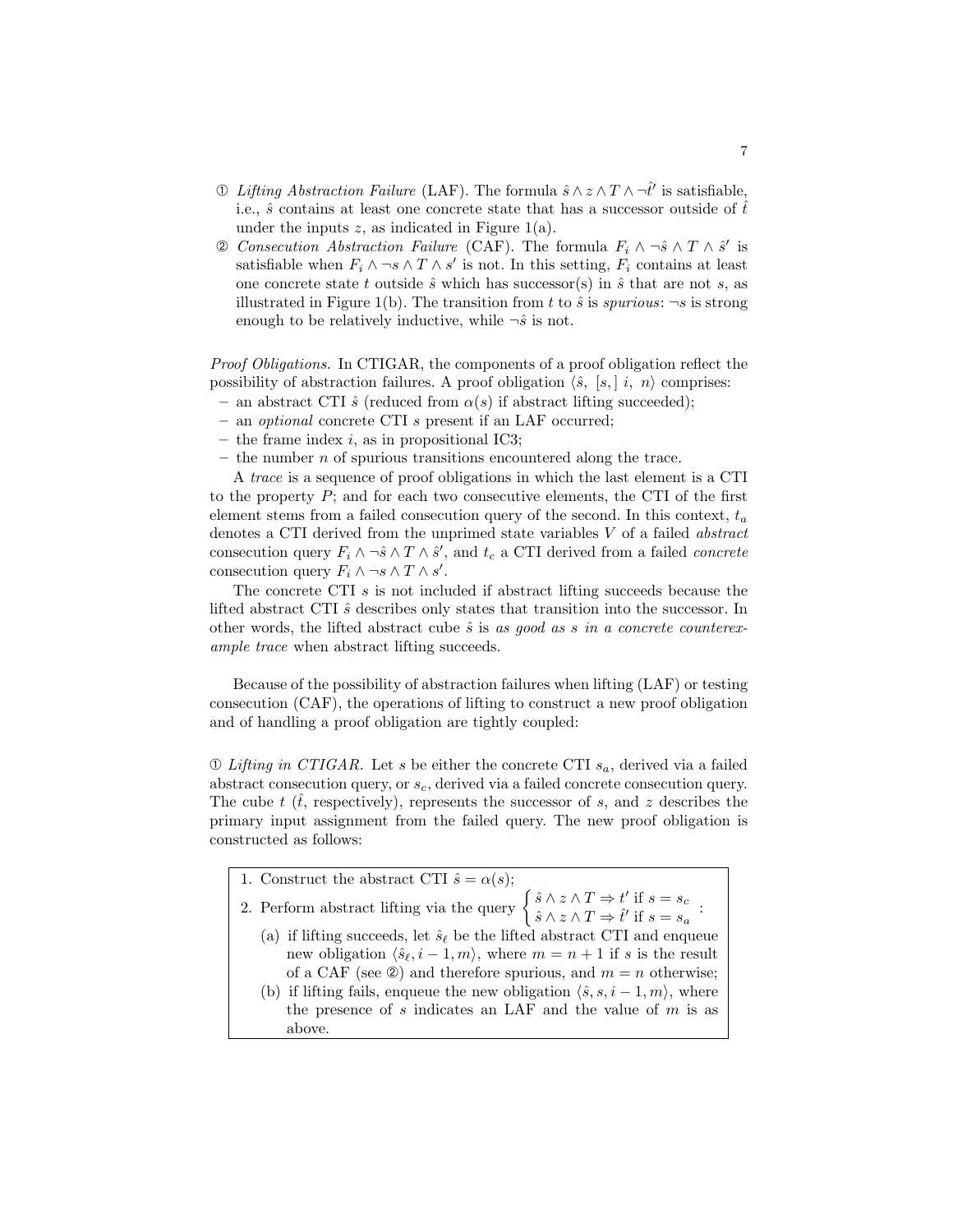Table 1: Overview of Lifting and Consecution in CTIGAR

|                                                                                       | 1 Lifting                                                                             |                                                              | 2 Consecution                                          |                                             |                                                |  |
|---------------------------------------------------------------------------------------|---------------------------------------------------------------------------------------|--------------------------------------------------------------|--------------------------------------------------------|---------------------------------------------|------------------------------------------------|--|
| $\hat{s} \wedge z \wedge T \Rightarrow t' / \hat{s} \wedge z \wedge T \Rightarrow t'$ |                                                                                       | $F_i \wedge \neg \hat{s} \wedge T \Rightarrow \neg \hat{s}'$ |                                                        |                                             |                                                |  |
|                                                                                       |                                                                                       | succeeds:   fails (LAF):                                     | succeeds:                                              | fails for $\langle \hat{s}, i, n \rangle$ : |                                                |  |
|                                                                                       | Proof obligation   Proof obligation                                                   |                                                              | generalize and Extract and consider CTI $t_a$          |                                             |                                                |  |
|                                                                                       | $\langle \hat{s}_{\ell}, i-1, m \rangle, \qquad  \langle \hat{s}, s, i-1, m \rangle,$ |                                                              | add $c \subseteq \neg \hat{s}$                         |                                             | fails for $\langle \hat{s}, s, i, n \rangle$ : |  |
| where $m = n + 1$ in case of CAF                                                      |                                                                                       | $  \text{to } F_1, \ldots, F_{i+1}  $                        | query $F_i \wedge \neg s \wedge T \Rightarrow \neg s'$ |                                             |                                                |  |
|                                                                                       | and $m = n$ otherwise                                                                 |                                                              |                                                        | succeeds:                                   | fails:                                         |  |
|                                                                                       |                                                                                       |                                                              |                                                        | Extract CTI $t_c$ CTI $t_a$ (CAF)           |                                                |  |

Case 2b indicates the occurrence of an LAF, which will be discussed in Section 3.3. Analogously to propositional IC3, CTIGAR uses consecution queries to discharge proof obligations.

 $\oslash$  Consecution in CTIGAR. Let  $\hat{s}$ ,  $[s, ]i, n\rangle$  be an extended proof obligation. A failure of consecution when  $i = 0$  indicates a counterexample trace. This situation is addressed in Section 3.3. Consecution is checked as follows:

| Abstract consecution is checked via the query $F_i \wedge \neg \hat{s} \wedge T \Rightarrow \neg \hat{s}'$ ; |
|--------------------------------------------------------------------------------------------------------------|
| 1. if consecution succeeds, an SMT solver is used to generalize $\hat{s}$ in                                 |
| standard IC3 fashion ([28, 12]), resulting in a clause $c \subseteq \neg \hat{s}$ that is                    |
| inductive relative to $F_i$ .                                                                                |
| 2. if consecution fails, the CTI $t_a$ is extracted;                                                         |
| (a) if concrete CTI $s$ is present, then <i>concrete consecution</i> is checked                              |
| via the query $F_i \wedge \neg s \wedge T \Rightarrow \neg s'$ ;                                             |
| i. if concrete consecution succeeds, then $t_a$ triggers a new proof                                         |
| obligation (see $\circled{1}$ )—this situation constitutes a CAF;                                            |
| ii. if concrete consecution fails, CTI $t_c$ is extracted, and $t_c$ trig-                                   |
| gers a new proof obligation (see $\mathcal{D}$ ).                                                            |
| (b) if s is absent, then $t_a$ is not spurious, and $t_a$ triggers a new proof                               |
| obligation (see $\mathcal{D}$ ).                                                                             |

The CAF in step 2(a)i is addressed Section 3.3. Table 1 summarizes the scenarios that can arise in CTIGAR.

The following section addresses abstraction lifting (LAF) and consecution (CAF) failures and counterexample traces.

#### 3.3 Refinement

During lifting and the handling of proof obligations in Section 3.2, abstraction failures of type LAF or CAF may occur. This section presents a range of refinement strategies to address these failures. CTIGAR can react to LAFs and CAFs eagerly (immediately when they occur), lazily, or on a spectrum in between. In the latter two cases, refinement is postponed until a possible counterexample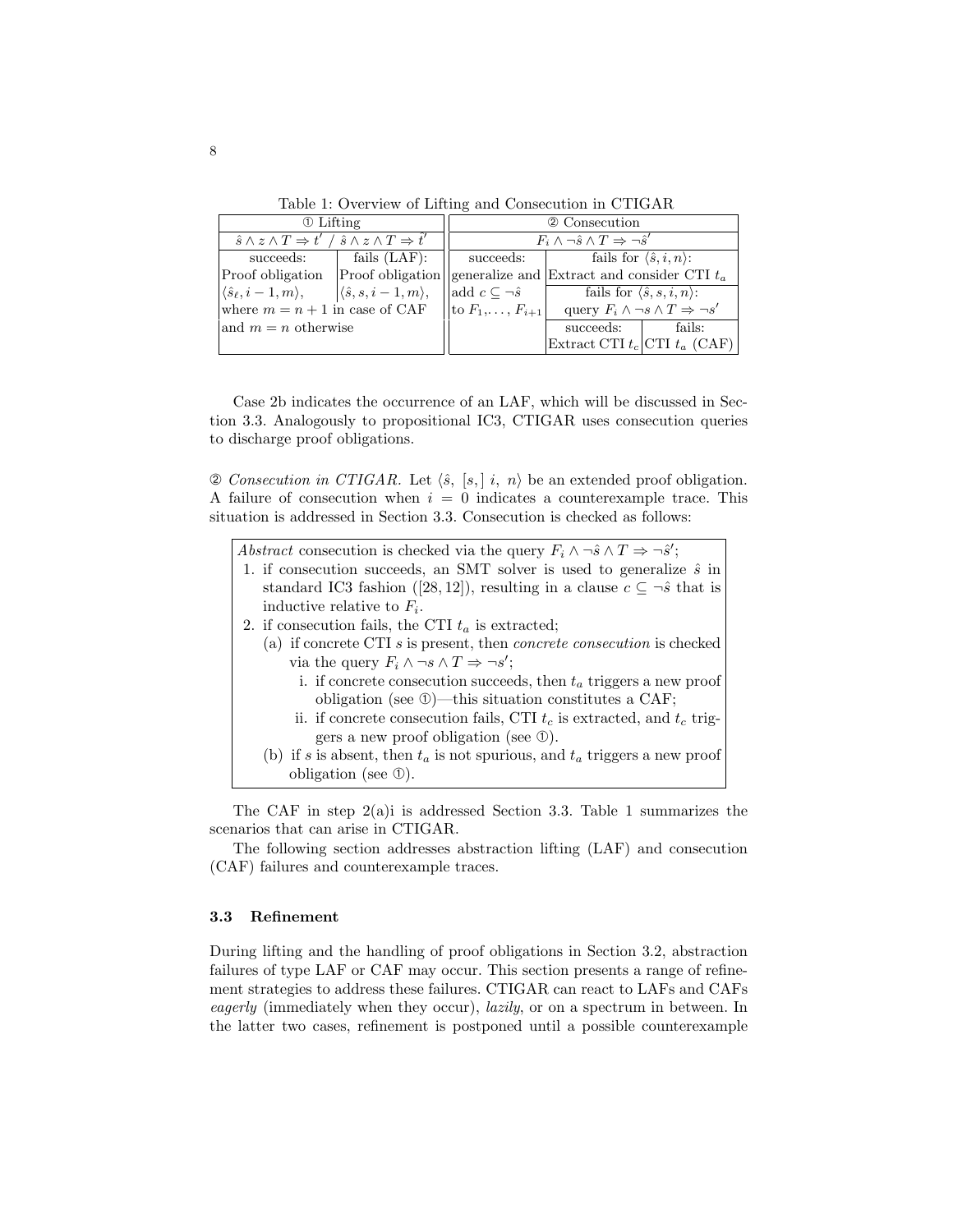trace is discovered (which cannot be ignored), or until the number of spurious transitions exceeds a threshold.

Refinement can take many forms depending on the abstract domain. In the context of predicate abstraction, Craig interpolation [21, 36] (popularized by [29]) is widely used to obtain refinement predicates. An interpolant for a pair of formulas  $(A, B)$ , where  $A \Rightarrow B$  is valid, is a formula J whose uninterpreted symbols occur in both A and B, such that  $A \Rightarrow J$  and  $J \Rightarrow B$ . Interpolants always exist in first-order logic, and efficient interpolating decision procedures are available for a wide range of theories (e.g., [13, 22]).

 $\mathcal D$  Lifting refinement. Recall from Section 3.2 (Figure 1(a)) that an LAF arises when the domain is too weak for abstract lifting. An LAF occurs when  $s \land z \land T \Rightarrow$  $t'$  holds, where t is the successor of s and z is the assignment to the inputs, while  $\hat{s} \wedge z \wedge T \Rightarrow t'$  fails. Refinement ensures that the lifting query will succeed for the newly computed abstraction  $\hat{s}$ . When interpolation is possible, one can extract from the valid query  $s \wedge z \wedge T \Rightarrow t'$  an interpolant R:

$$
s \Rightarrow R
$$
 and  $R \Rightarrow (z \land T \to t')$ .

The conjuncts of the formula  $R$  are added as first-order atoms to the abstract domain. Since  $s \Rightarrow R$ , the new precise abstraction of s is  $\hat{s} \wedge R$ , where  $\hat{s}$  is the old abstraction of s. Furthermore, because  $R \Rightarrow (z \wedge T \rightarrow t')$ , the new abstract lifting query  $(\hat{s} \wedge R) \wedge z \wedge T \Rightarrow t'$  is valid. Abstract lifting succeeds in the refined domain, thus eliminating this particular LAF.

➁ Consecution refinement. Recall from Section 3.2 that a CAF introduces a spurious transition (Figure 1(b)). In other words, the abstract domain is too weak for  $\neg$ s to be relatively inductive even though  $\neg$ s is. A CAF occurs when  $F_i \wedge \neg s \wedge T \Rightarrow \neg s'$  holds but  $F_i \wedge \neg \hat{s} \wedge T \Rightarrow \neg \hat{s}'$  fails. Refinement ensures that the abstract consecution query will succeed for the newly computed abstraction  $\hat{s}$ . When interpolation is possible, one can extract from the valid query  $F_i \wedge \neg s \wedge T \Rightarrow$  $\neg s'$  an interpolant R:

$$
F_i \wedge \neg s \wedge T \Rightarrow R'
$$
 and  $R' \Rightarrow \neg s'.$ 

The formula  $\neg R$  is added to the abstract domain. Since  $R' \Rightarrow \neg s', s \Rightarrow \neg R$ , so that the new cube abstraction of s is  $\hat{s} \wedge \neg R$ , where  $\hat{s}$  is the old abstraction of s. Furthermore, because  $s \Rightarrow \hat{s} \land \neg R$ ,

$$
F_i \wedge (\neg \hat{s} \vee R) \wedge T \Rightarrow F_i \wedge \neg s \wedge T \Rightarrow R'
$$

so that the new abstract consecution query

$$
F_i \wedge (\neg \hat{s} \vee R) \wedge T \Rightarrow (\neg \hat{s}' \vee R')
$$

is valid. Under the refined domain, abstract consecution thus succeeds, eliminating this particular CAF.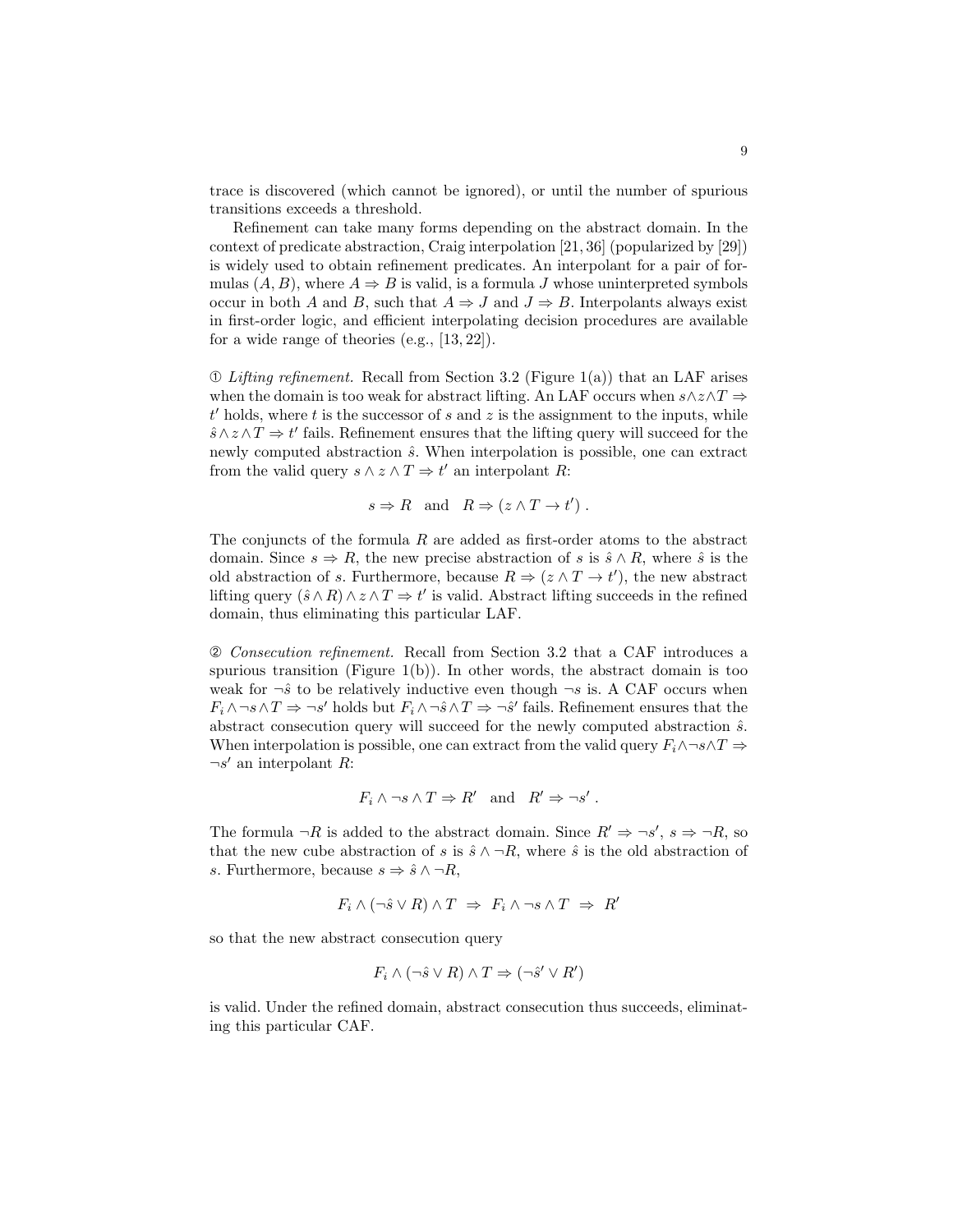

Fig. 2: Lazy refinement of abstraction failures

Eager and Lazy Refinement. In the flow described in Section 3.2, CAFs merely trigger an incrementation of the *spurious transition count (STC)*. When a potential new obligation's STC reaches some threshold controlling the degree of laziness, a consecution refinement is triggered. The STC indicates the number of spurious transitions on the trace rooted at that obligation. In this setting, a refinement can be triggered for four reasons:

- A counterexample trace is discovered, but the trace has at least one CAF anywhere (Figure 2(b)), triggering a *consecution refinement*.<sup>6</sup>
- $A$  CTI s is disjoint from the initial states I, its abstraction  $\hat{s}$  is not, and abstract lifting fails (a LAF). This situation triggers a lifting refinement.
- An obligation's STC reaches a threshold, triggering either a consecution refinement or a lifting refinement.<sup>7</sup>
- The trace rooted at an obligation has reached a threshold number of LAFs (Figure 2(a)), triggering a *lifting refinement*.<sup>8</sup>

Any (even multiple) CAF or LAF points can be analyzed during refinement. Addressing any one blocks the current arrangement of the obligation queue.

# 4 Implementation and Experimental Evaluation

### 4.1 Implementation

The experimental evaluation in this section is performed using a prototype of CTIGAR based on the IC3 reference implementation [8]. It uses linear integer arithmetic as the background theory and a combination of MathSAT 5 [2] and Z3 [22] as SMT solvers. The implementation includes a simple ANTLR 4 [39] parser that does not perform any optimizations at all on the resulting control flow graphs.

 $6$  Otherwise, the trace is a witness to the failure of the property.

<sup>7</sup> CAFs only occur for obligations for which LAFs occurred, so both are useful.

<sup>8</sup> If lifting refinements are triggered eagerly, CAFs never occur.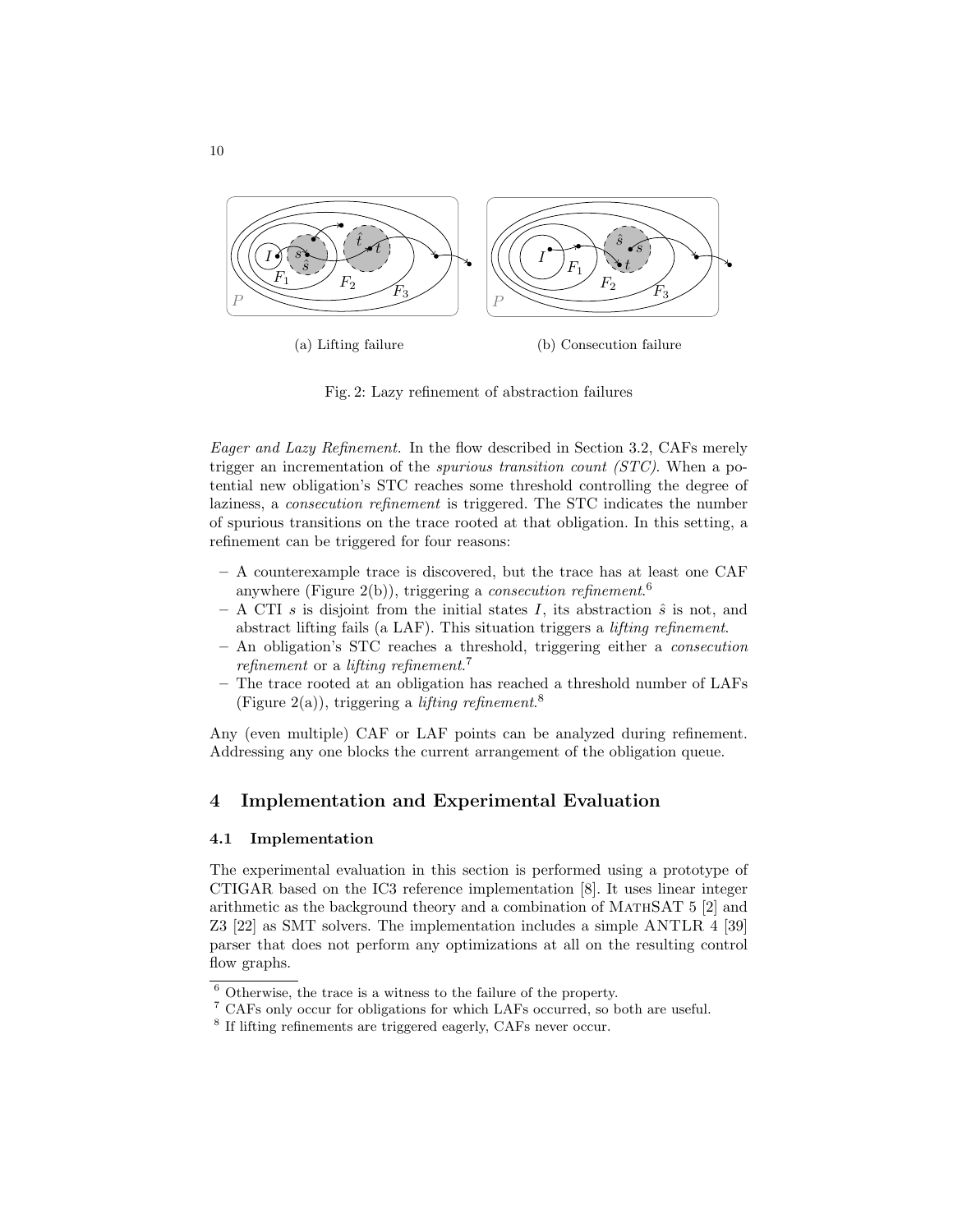Abstract Domain. The abstract domain is initialized with the the atom I (encoding the initial program location), and inequalities of the form  $x < y$  for all pairs of program variables  $x, y$ ; additionally, the initial domain is enriched according to the equations discovered by a Karr analysis [32, 38] of the whole program.

Refinement predicates of the form  $\sum_i b_i x_i = c$  are replaced by  $\sum_i b_i x_i \leq c$ and  $\sum_i b_i x_i \geq c$ , and conjunctions are split into their arguments. Interpolants used for refinement are usually conjunctions in practice. Otherwise, the entire interpolant can be treated as a new predicate; additionally, atoms can be extracted and added as predicates as well.

Refinement State Mining. Orthogonal to interpolation-based refinement, refinement state mining (RSM) is a predicate discovery scheme deriving linear equalities from CTIs. The concrete cubes encountered in lifting and consecution queries are partitioned into sets  $S_l$  according to their program location l (represented by dedicated program counter variable  $pc$ ). If the size of an  $S_l$  exceeds a threshold, a solver is deployed to discover a linear equality  $\sum_k b_k x_k = c$  (where all  $b_k$  and c are coefficients, and  $x_k$  are program variables in  $S_l$ ) covering as many states in  $S_l$  as possible while minimizing the number of coefficients that are zero. If the query succeeds, the covered states are removed from  $S_l$  and the resulting predicate is added to the abstract domain.

Similar to the DAIKON tool [25], the discovered predicates are not necessarily invariants or guaranteed to eliminate spurious CTIs. Alternatively, invariant finding algorithms such as the one described in [40] could be used.

## 4.2 Benchmarking

The prototype CTIGAR implementation was run on a collection of 110 linear integer arithmetic benchmarks from various sources: The InvGen benchmark suite as found in [27] , the Dagger benchmarks suite as found in [26], and the benchmark suite as found in [1]. Duplicates were only run once. Some benchmarks were omitted from this collection. The benchmarks crawl cbomb.c, fragtest.c, linpack.c, SpamAssassin-loop\*.c and p\*-\*.c contain pointers or other C constructs that the prototype does not handle. The benchmarks half.c, heapsort\*.c, and id\_trans.c contain truncating integer divisions, which the prototype does not handle. The benchmarks puzzle1.c, sort instrumented.c, and test.c do not contain assert statements. The benchmarks spin\*.c rely on functions that provide mutex functionality, which the prototype does not handle. All benchmarks are safe.

### 4.3 Evaluation Configurations

CTIGAR was run in multiple configurations. All configurations that use lazy refinement permit at most three spurious transitions in a single trace to the error. We chose 3 based on a manual analysis: three spurious transitions seem sufficient for lazy refinement while avoiding long irrelevant trace postfixes.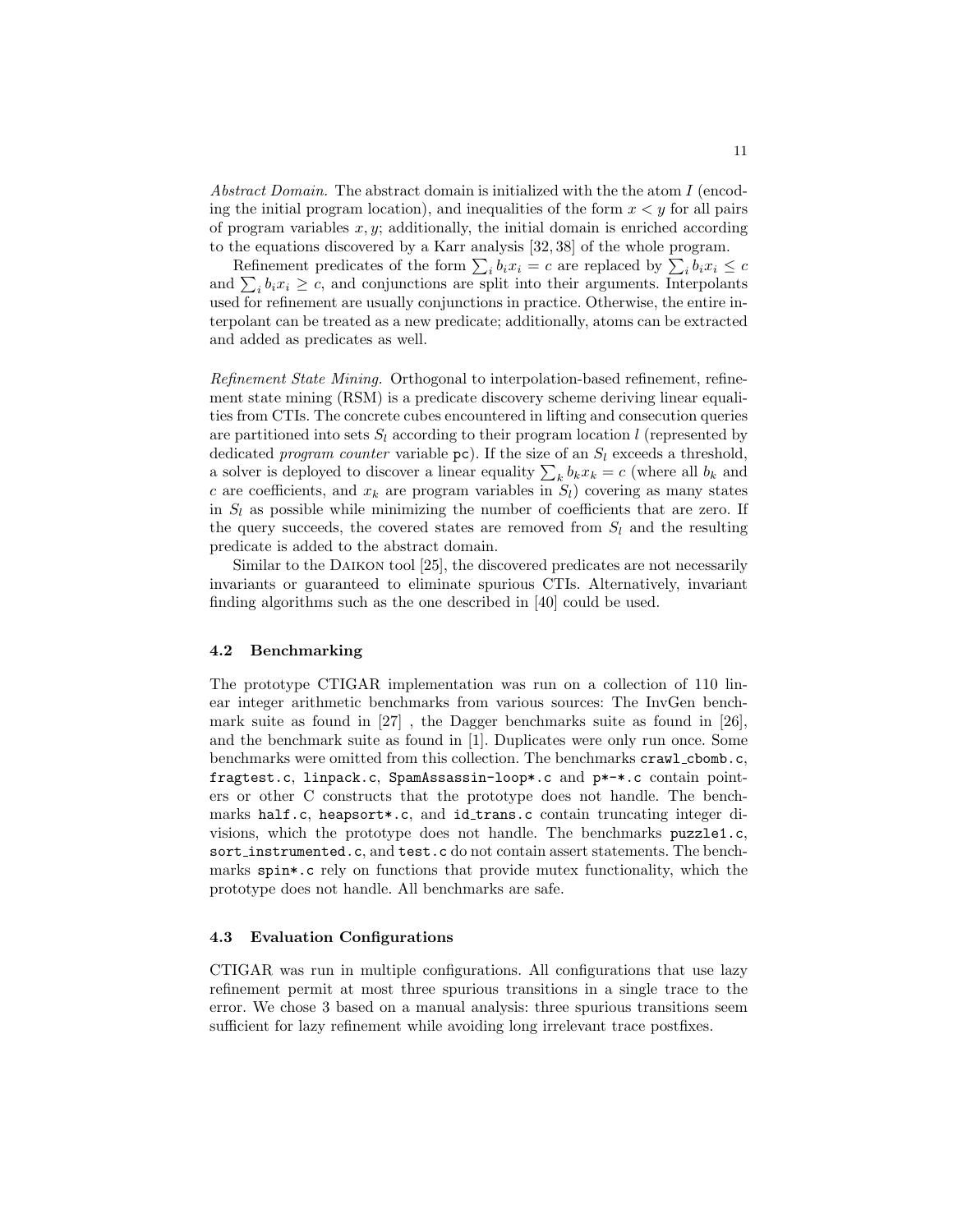#### ➀ Configurations using lifting refinement:

- (a) LLE: Eager refinement, triggered by a LAF.
- (b) LLL: Lazy refinement, triggered by a LAF.
- (c) LCE: Eager refinement, triggered by a CAF.
- (d) LCL: Lazy refinement, triggered by a CAF.

## ➁ Configurations using consecution refinement:

- (a) CCE: Eager refinement. Refinement is triggered by every CAF, regardless of whether the abstract state is lifted or not.
- (b) CCL: Lazy refinement. Refinement is triggered as above.
- (c) CAE: Eager refinement. Refinement is triggered by a CAF only if the abstract state is unlifted.
- (d) CAL: Lazy refinement. Refinement is triggered as above.

These versions of the prototype implementation of CTIGAR were compared against CPAChecker [6], the winner of the second software verification competition. The last column in Table 2 refers to the performance of CPAChecker in its competition configuration:

config/sv-comp13--combinations-predicate.properties.

The measurements were performed on AMD Opteron(TM) 6272 CPUs at 2100 MHz. No memory threshold was set. The timeout set for the benchmarks was 1200 seconds, wall time. However, if CTIGAR or CPAChecker did not run into the timeout, the run time is reported in the operating systems's user mode used for the benchmark, which is more accurate than the wall time.

#### 4.4 Discussion of Runtime Results

All configurations solved substantially more benchmarks than CPAChecker.<sup>9</sup> CPAChecker was typically faster on benchmarks that were solved by both the prototype CTIGAR implementation and CPAChecker. However, there were 16- 20 benchmarks in each configuration that were solved faster by our prototype.

The consecution refinement strategies proved be be somewhat more successful and faster than the lifting refinement strategies. In general, lazy refinement strategies seem to be slightly more successful than eager refinement strategies.

Deploying the interpolation procedure presented in [1] increased the computational overhead of interpolation while not providing measurable improvement of the abstract domain.

12

<sup>&</sup>lt;sup>9</sup> CPAChecker returned UNSAFE on MADWiFi-encode\_ie\_ok.c, but it assigns noninteger values to some integer variables in its error path assignment. A manual inspection of the benchmark reveals that it is in fact safe; nonetheless, the benchmark is counted as solved by CPAChecker. In addition to the 64 solved benchmarks, CPAChecker returned with the message Analysis incomplete: no errors found, but not everything could be checked. on 16 benchmarks.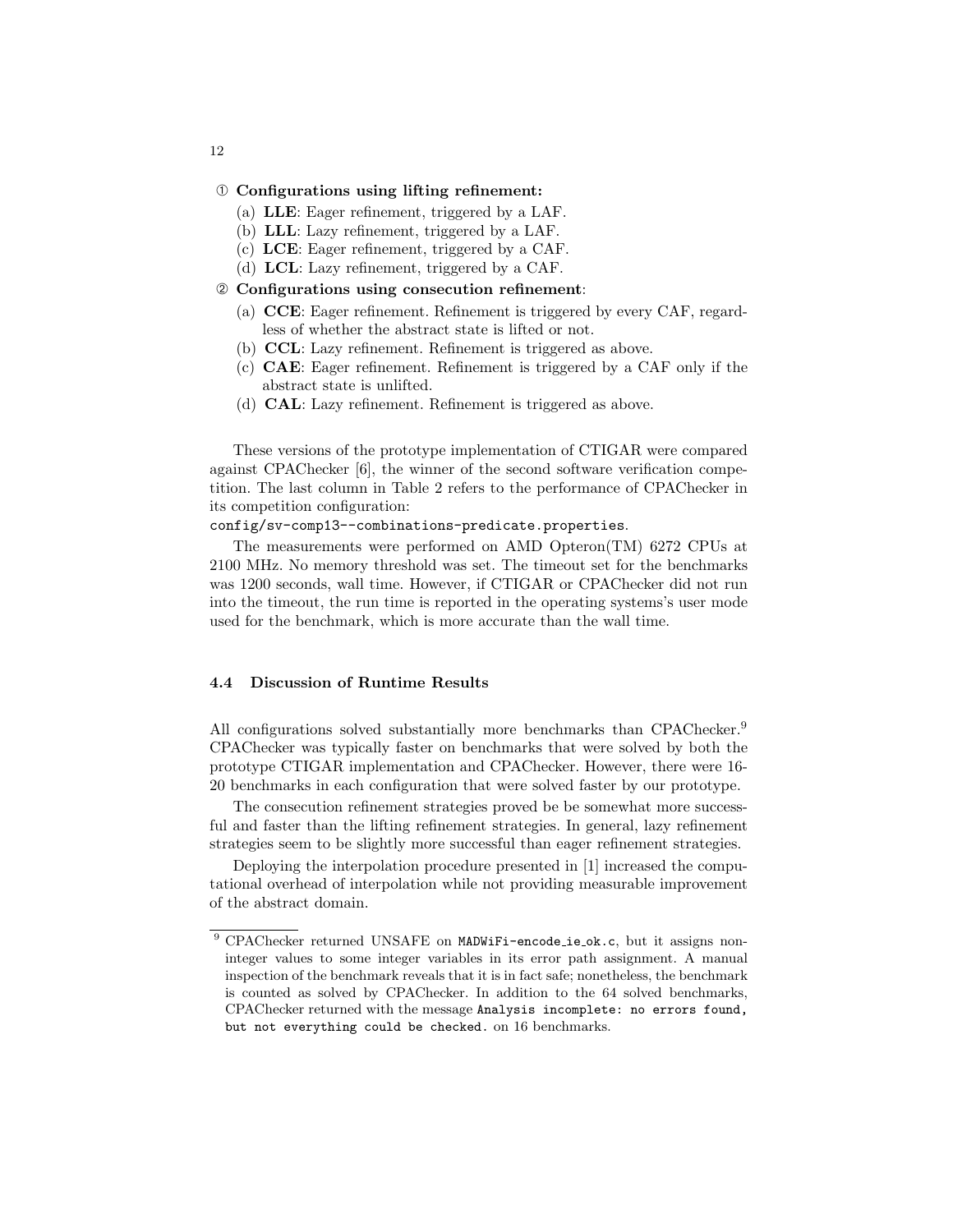Table 2: Runtime results for CTIGAR and CPAChecker. All times are in seconds.

| Lifting refinement           | LLE   | LLL                             | LCE    | LCL        | <b>CPAChecker</b> |
|------------------------------|-------|---------------------------------|--------|------------|-------------------|
| Number of solved benchmarks  | 87    | 86                              | 83     | 87         | 64                |
| Cumulative time              |       | 7061.68 7547.85 8516.06 7745.06 |        |            | 1170.85           |
| $#$ Solved — unsolved by CPA | 29    | 31                              | 30     | 34         |                   |
| Cumulative time              |       | 1134.49 2702.17                 | 5425.5 | 5113.44    |                   |
| $#$ Solved — faster than CPA | 16    | 16                              | 18     | 20         |                   |
| Cumulative time (CTIGAR)     | 12.38 | 17.35                           | 14.68  | 29.24      |                   |
| Cumulative time (CPA)        | 53.34 | 848.99                          | 59.14  | 860.31     |                   |
|                              |       |                                 |        |            |                   |
| Consecution refinement       | CCE   | CCL                             | CAE    | <b>CAL</b> | <b>CPAChecker</b> |
| Number of solved benchmarks  | 86    | 91                              | 91     | 92         | 64                |
| Cumulative time              |       | 5414.57 8150.29 6154.33 5880.74 |        |            | 1170.85           |
| $#$ Solved — unsolved by CPA | 31    | 36                              | 34     | 36         |                   |
| Cumulative time              |       | 2010.26 5149.72 2033.03 2247.59 |        |            |                   |
| $#$ Solved — faster than CPA | 19    | 20                              | 20     | 20         |                   |
| Cumulative time (CTIGAR)     | 18.03 | 34.34                           | 18.92  | 21.06      |                   |

Figure 3 to the right presents a comparison of the number of predicates in the abstraction domain vs. the runtime for all terminating instances across all configurations in a log-log-plot. It shows that performance only degrades polynomially with the number of predicates in the domain rather than exponentially.

Figure 4(a) depicts the percentage of successful abstract lifting calls across different configurations (both in consecution and lifting refinement). Abstract lifting succeeds in around 60% to 80% of all cases, providing CTIs that are underapproximate preimages.



Fig. 3: Number of abstraction domain predicates vs. runtime for terminating instances.

As evident from Figure 4(b), the best configurations (notably CAL) do not immediately address lifting failures but instead lazily proceed with abstract CTIs that do not underapproximate preimages. Strictly using underapproximate preimages is, apparently, not essential. This observation contrasts with previous approaches [16, 31]. The experiments also show that a large portion of abstract CTIs are not underapproximate preimages yet are successfully generalized and eliminated, avoiding the cost of computing non-trivial underapproximate preimages.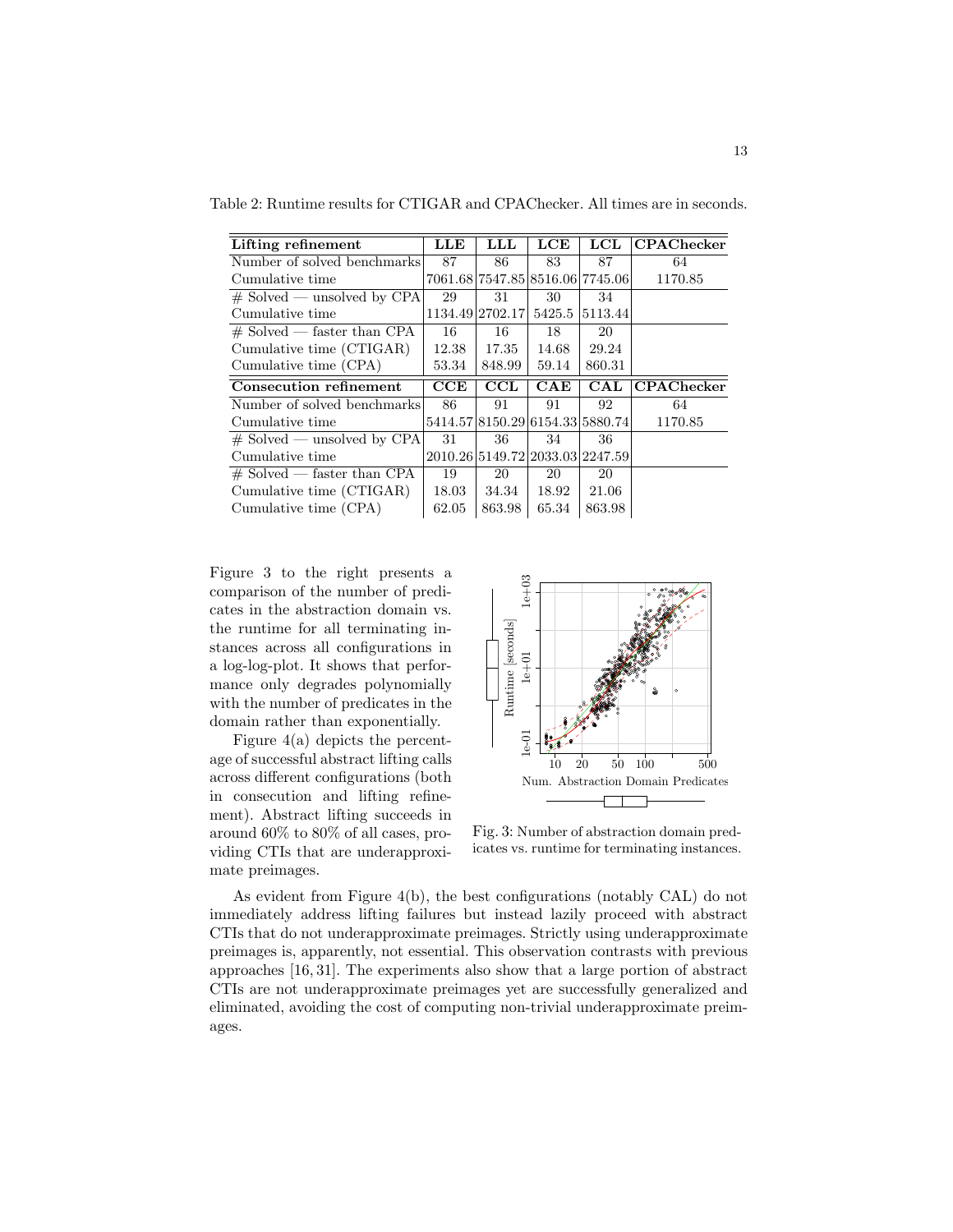



(a) Percentage of successful abstract liftings of all abstract lifting tries. (The implementation lifts abstract states repeatedly after refinement.)

(b) Percentage of abstract states that are still unlifted after having been successfully used for strengthening up to the frontier level.



## 5 Related Work

Since the inception of the original IC3 [10, 9] numerous attempts have been made to lift the approach to richer logics and infinite domains. Welp and Kühlmann  $[42]$ propose interval simulation as a means of generalizing proof obligations in the domain of bit-vectors. Refinement is not required in this setting, as intervals approximate values in the finite concrete domain conservatively. The same holds for region abstraction applied in the context of timed systems [33].

A more general approach applicable to infinite state transition systems and a wider set of theories is to replace the SAT engine underlying IC3 with an SMT solver. In an attempt to avoid a diverging sequence of proof obligations in the infinite concrete domain, Cimatti and Griggio [16] suggest a non-trivial under-approximation of the pre-image (an effort countermanded by the subsequent generalization step). To avert the overhead of the pre-image computation, the algorithm in [16] relies on the Lazy Abstraction with Interpolants (LAwI) refinement scheme [37] as long as the resulting interpolants can be converted into clausal form efficiently, effectively using IC3 as a fallback only.

An inherent drawback of the path-wise unwinding deployed in [16] is that the generalized clauses are not relatively inductive. A recent follow-up publication [17] therefore uses a monolithic transition relation (previously dismissed as inefficient in [16]), replacing the pre-image computation with (implicit) predicate abstraction. Unlike in CTIGAR, refinement is triggered by an abstract coun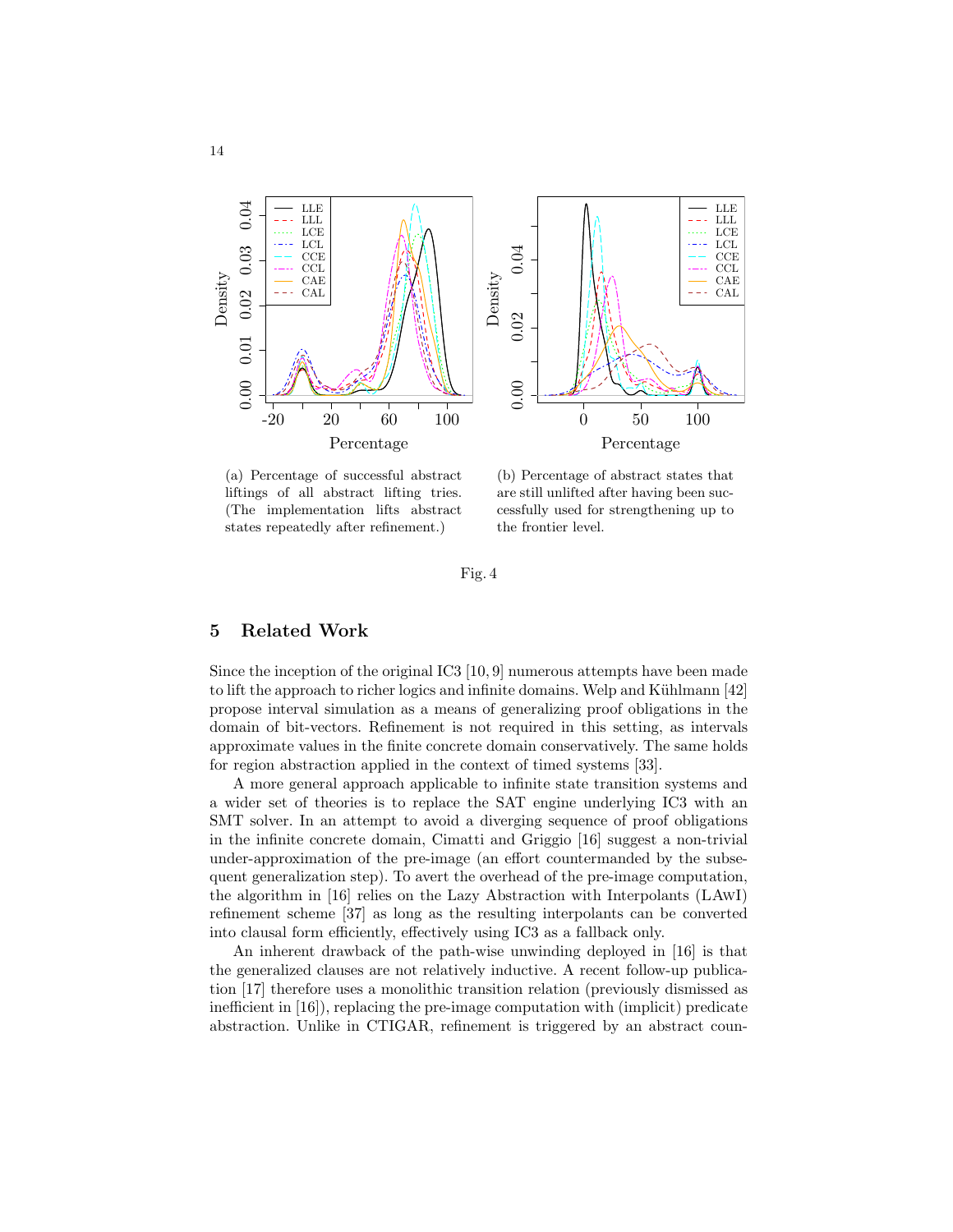terexample trace and based on an unwinding of the transition relation. Hoder and Bjørner [31] uses Horn clauses to represent recursive predicate transformers. Proof obligations are generalized using a specialized interpolation procedure for linear arithmetic. Effectively, this amounts to an eager refinement step potentially introducing new literals that are linear combinations of the atoms in the consecution query. Vizel et al. [41] implement lazy abstraction for finite state systems by projecting the frames to a sequence of variable sets (of monotonically increasing size), which are refined if a spurious counterexample trace is found.

The following discussion represents an attempt to put CTIGAR into a broader context. Unlike CTIGAR, conventional predicate abstraction tools [4, 20] construct an explicit abstract transition relation. Most of these tools, however, use Cartesian abstraction rather than computing the most precise abstraction [5] and refine spurious abstract transitions using a focus operation [3]. SATABS [20] in particular prioritizes transition refinement (triggered by a spurious abstract counterexample trace) over refining the abstract domain, resulting in a succession of relatively simple single-step SAT queries. In contrast, CTIGAR, following IC3, strengthens frames (rather than the abstract transition relation) using singlestep consecution queries triggered by single states, and only refines the domain in case of abstraction failures. CTIGAR as well as [17] deploy implicit predicate abstraction. Similarly, lazy abstraction [30, 37] does not maintain an explicit abstract transition relation, but uses traces and sequence interpolation to refine the safely reachable states. The fact that CTIGAR derives interpolants from single transition steps instead may have advantages beyond the resulting simplicity of the SMT queries: Cabodi's work suggests that—at least in the propositional case—sequential interpolation is inferior to standard interpolation [14].

# 6 Conclusion

The impact of using abstract CTIs on lifting and consecution queries is inevitable: abstraction introduces spurious transitions. Focusing on that impact within the IC3 algorithm, rather than outside of it, naturally leads to a CTI-guided, rather than a counterexample trace-guided, abstraction-refinement scheme—CTIGAR rather than CEGAR. The potential benefits of CTIGAR over CEGAR are obvious: faster and more focused refinement triggers, explicit states for state-mining-based predicate synthesis, and one-step interpolation queries for interpolation-based refinement. More broadly, CTIGAR continues the trend started by IC3 of focusing on individual states and single-step queries instead of traces and multi-step queries (BMC and its derivatives).

The prototype implementation of CTIGAR performs competitively against a state-of-the-art CEGAR-based tool in terms of number of solved benchmarks, confirming its potential. Results vary but are robust across parameter settings: lazy vs. eager, lifting- vs. consecution-based refinement. It is expected that further experience with CTIGAR will reveal implementation techniques that close the performance gap between our CTIGAR prototype implementation and welltuned checkers like CPAChecker.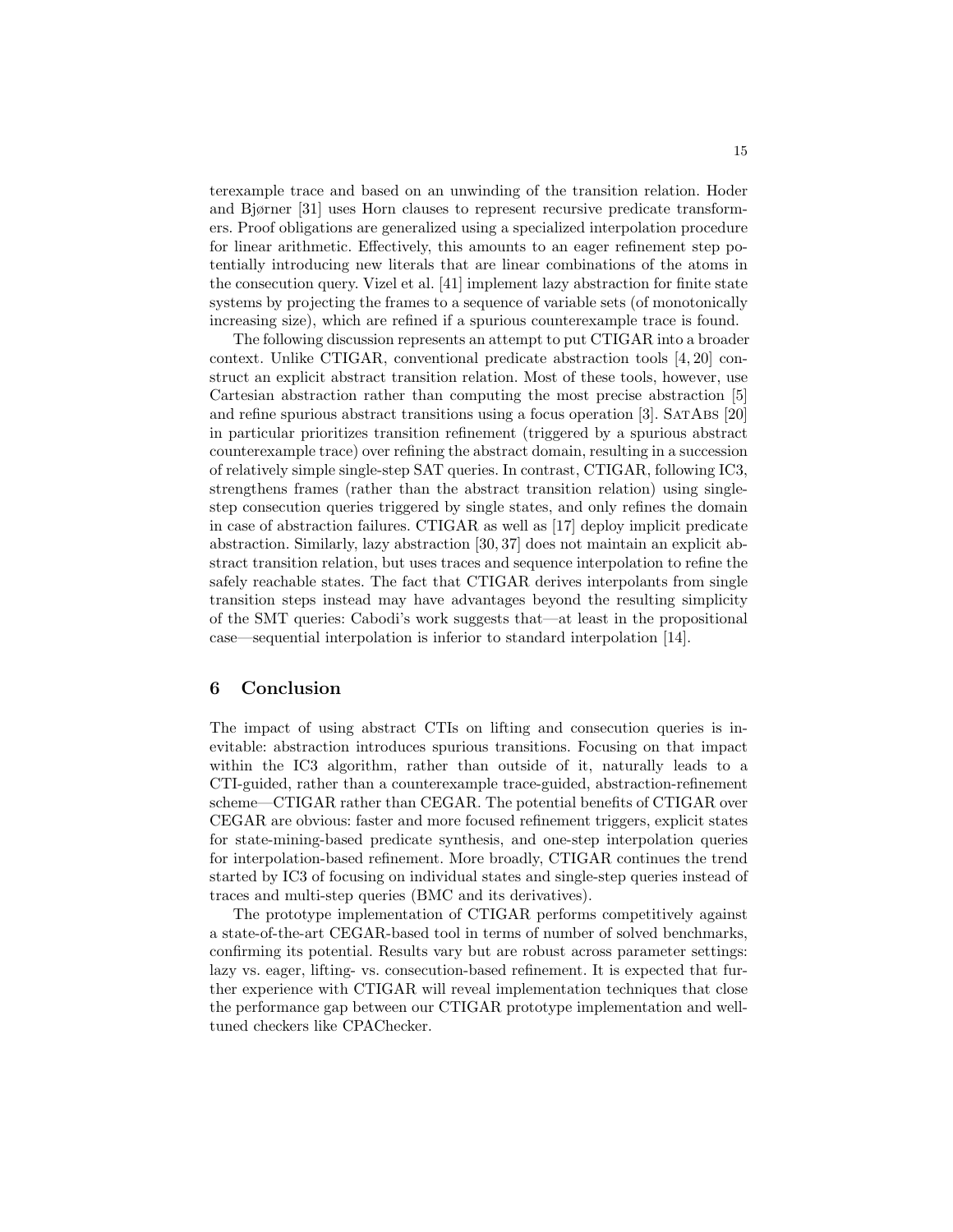## References

- 1. Aws Albarghouthi and Kenneth L. McMillan. Beautiful Interpolants. In Computer Aided Verification (CAV), volume 8044 of Lecture Notes in Computer Science, pages 313–329. Springer, 2013.
- 2. Alessandro Cimatti and Alberto Griggio and Bastiaan Schaafsma and Roberto Sebastiani. The MathSAT5 SMT Solver. In Tools and Algorithms for the Construction and Analysis of Systems (TACAS), volume 7795 of Lecture Notes in Computer Science. Springer, 2013.
- 3. Thomas Ball, Byron Cook, Satyaki Das, and Sriram K. Rajamani. Refining Approximations in Software Predicate Abstraction. In Tools and Algorithms for the Construction and Analysis of Systems (TACAS), volume 2988 of Lecture Notes in Computer Science. Springer, 2004.
- 4. Thomas Ball, Byron Cook, Vladimir Levin, and Sriram K. Rajamani. SLAM and Static Driver Verifier: Technology Transfer of Formal Methods inside Microsoft. In Integrated Formal Methods, volume 2999 of Lecture Notes in Computer Science, pages 1–20. Springer, 2004.
- 5. Thomas Ball, Andreas Podelski, and Sriram K. Rajamani. Boolean and Cartesian abstraction for model checking C programs. Software Tools for Technology Transfer  $(STTT$ ),  $5(1):49-58$ ,  $2003$ .
- 6. Dirk Beyer and M. Erkan Keremoglu. CPAChecker: a Tool for Configurable Software Verification. In *Computer Aided Verification (CAV)*, volume 6806 of *Lecture* Notes in Computer Science, pages 184–190. Springer, 2011.
- 7. Armin Biere. Bounded Model Checking. In Handbook of Satisfiability, pages 457– 481. IOS Press, 2009.
- 8. Aaron R. Bradley. IC3 reference implementation. https://github.com/arbrad/IC3ref/.
- 9. Aaron R. Bradley. k-Step Relative Inductive Generalization. The Computing Research Repository, abs/1003.3649, 2010.
- 10. Aaron R. Bradley. SAT-Based Model Checking Without Unrolling. In Verification, Model Checking and Abstract Interpretation (VMCAI), volume 6538 of Lecture Notes in Computer Science, pages 70–87. Springer, 2011.
- 11. Aaron R. Bradley. Understanding IC3. In Theory and Applications of Satisfiability Testing (SAT), volume 7317 of Lecture Notes in Computer Science, pages 1–14. Springer, 2012.
- 12. Aaron R. Bradley and Zohar Manna. Checking Safety by Inductive Generalization of Counterexamples to Induction. In Formal Methods in Computer-Aided Design (FMCAD), pages 173–180. IEEE, 2007.
- 13. Roberto Bruttomesso, Alessandro Cimatti, Anders Franz´en, Alberto Griggio, and Roberto Sebastiani. The MathSAT 4 SMT solver. In Computer Aided Verification (CAV), volume 5123 of Lecture Notes in Computer Science, pages 299–303. Springer, 2008.
- 14. Gianpiero Cabodi, Sergio Nocco, and Stefano Quer. Interpolation sequences revisited. In Design Automation and Test in Europe (DATE), pages 316–322. IEEE, 2011.
- 15. Hana Chockler, Alexander Ivrii, Arie Matsliah, Shiri Moran, and Ziv Nevo. Incremental Formal Verification of Hardware. In Formal Methods in Computer-Aided Design (FMCAD), pages 135–143. IEEE, 2011.
- 16. Alessandro Cimatti and Alberto Griggio. Software Model Checking via IC3. In Computer Aided Verification (CAV), Lecture Notes in Computer Science, pages 277–293. Springer, 2012.

16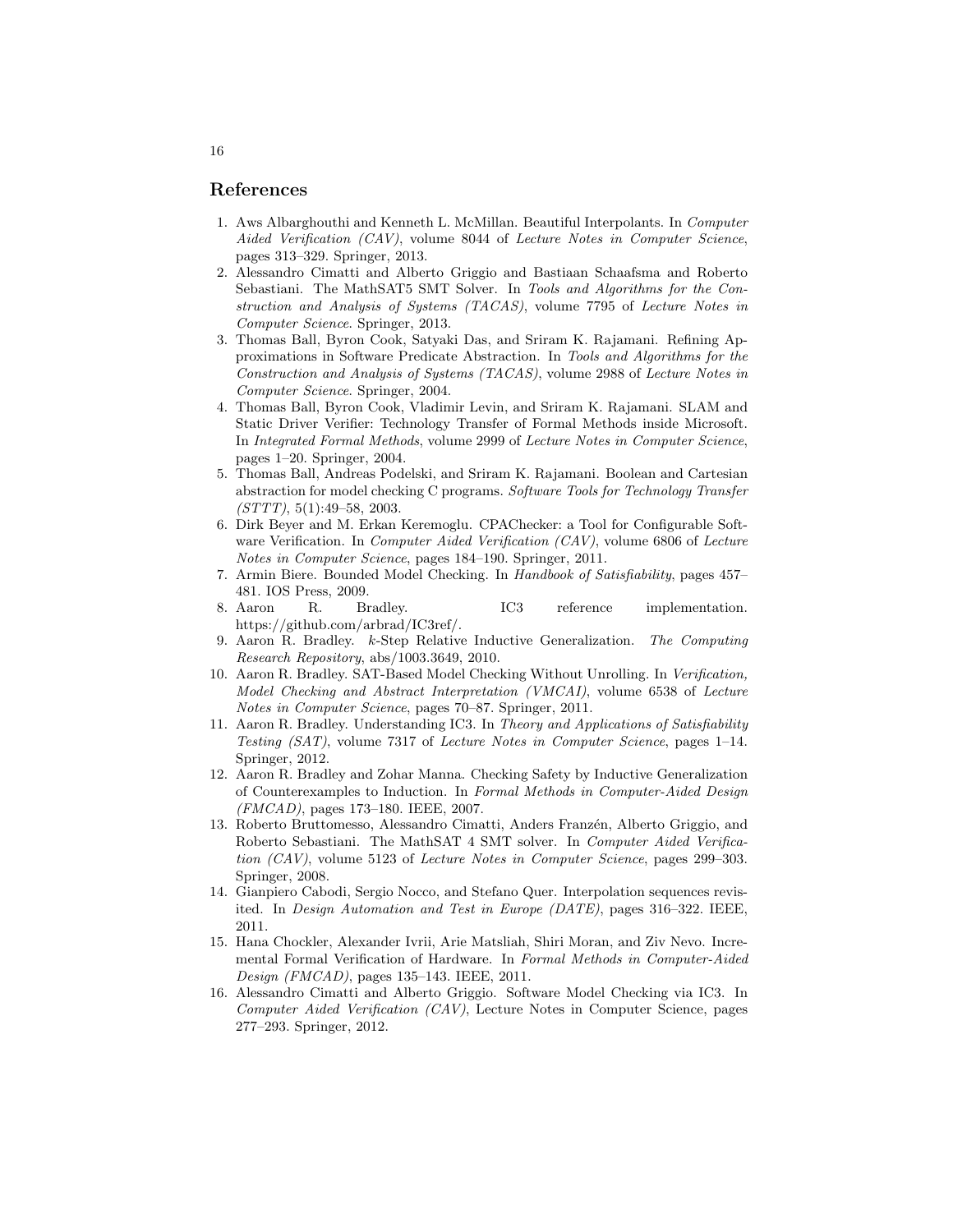- 17. Alessandro Cimatti, Alberto Griggio, Sergio Mover, and Stefano Tonetta. IC3 Modulo Theories via Implicit Predicate Abstraction. In Tools and Algorithms for the Construction and Analysis of Systems (TACAS), Lecture Notes in Computer Science, 2014. To appear.
- 18. Edmund M. Clarke, Orna Grumberg, Somesh Jha, Yuan Lu, and Helmut Veith. Counterexample-Guided Abstraction Refinement. In Computer Aided Verification  $(CAV)$ , volume 1855 of Lecture Notes in Computer Science, pages 154–169, 2000.
- 19. Edmund M. Clarke, Orna Grumberg, Somesh Jha, Yuan Lu, and Helmut Veith. Counterexample-Guided Abstraction Refinement for Symbolic Model Checking. Journal of the ACM, 50(5), September 2003.
- 20. Edmund M. Clarke, Daniel Kroening, and Flavio Lerda. A Tool for Checking ANSI-C Programs. In Tools and Algorithms for the Construction and Analysis of Systems (TACAS), pages 168–176. Springer, 2004.
- 21. William Craig. Linear reasoning. A new form of the Herbrand-Gentzen theorem. Journal of Symbolic Logic, 22(3):250–268, 1957.
- 22. Leonardo De Moura and Nikolaj Bjørner. Z3: an efficient SMT solver. In Tools and Algorithms for the Construction and Analysis of Systems (TACAS), volume 4963 of Lecture Notes in Computer Science, pages 337–340. Springer, 2008.
- 23. Alastair F. Donaldson, Leopold Haller, Daniel Kroening, and Philipp Rümmer. Software Verification Using k-Induction. In Static Analysis Symposium (SAS), volume 6887 of Lecture Notes in Computer Science, pages 351–368. Springer, 2011.
- 24. Niklas Een, Alan Mishchenko, and Robert Brayton. Efficient Implementation of Property Directed Reachability. In Formal Methods in Computer-Aided Design  $(FMCAD)$ , pages 125–134. IEEE, 2011.
- 25. Michael D. Ernst, Jeff H. Perkins, Philip J. Guo, Stephen McCamant, Carlos Pacheco, Matthew S. Tschantz, and Chen Xiao. The Daikon System for Dynamic Detection of Likely Invariants. Science of Computer Programming, 69(1-3):35–45, December 2007.
- 26. Bhargav S. Gulavani, Supratik Chakraborty, Aditya V. Nori, and Sriram K. Rajamani. Dagger Benchmarks Suite. http://www.cfdvs.iitb.ac.in/ bhargav/dagger.php.
- 27. Ashutosh Gupta and Andrey Rybalchenko. InvGen Benchmarks Suite. http://pub.ist.ac.at/ agupta/invgen/.
- 28. Zyad Hassan, Aaron R. Bradley, and Fabio Somenzi. Better Generalization in IC3. In Formal Methods in Computer-Aided Design (FMCAD). IEEE, 2013.
- 29. Thomas A. Henzinger, Ranjit Jhala, Rupak Majumdar, and Kenneth L. McMillan. Abstractions from Proofs. In Principles of Programming Languages (POPL), pages 232–244. ACM, 2004.
- 30. Thomas A. Henzinger, Ranjit Jhala, Rupak Majumdar, and Grégoire Sutre. Lazy Abstraction. In Principles of Programming Languages (POPL), pages 58–70. ACM, 2002.
- 31. Kryštof Hoder and Nikolaj Bjørner. Generalized Property Directed Reachability. In Theory and Applications of Satisfiability Testing (SAT), volume 7317 of Lecture Notes in Computer Science, pages 157–171. Springer, 2012.
- 32. Michael Karr. Affine Relationships Among Variables of a Program. Acta Informatica, 6:133–151, 1976.
- 33. Roland Kindermann, Tommi A. Junttila, and Ilkka Niemelä. SMT-Based Induction Methods for Timed Systems. In Formal Modeling and Analysis of Timed Systems (FORMATS), volume 7595 of Lecture Notes in Computer Science, pages 171–187. Springer, 2012.